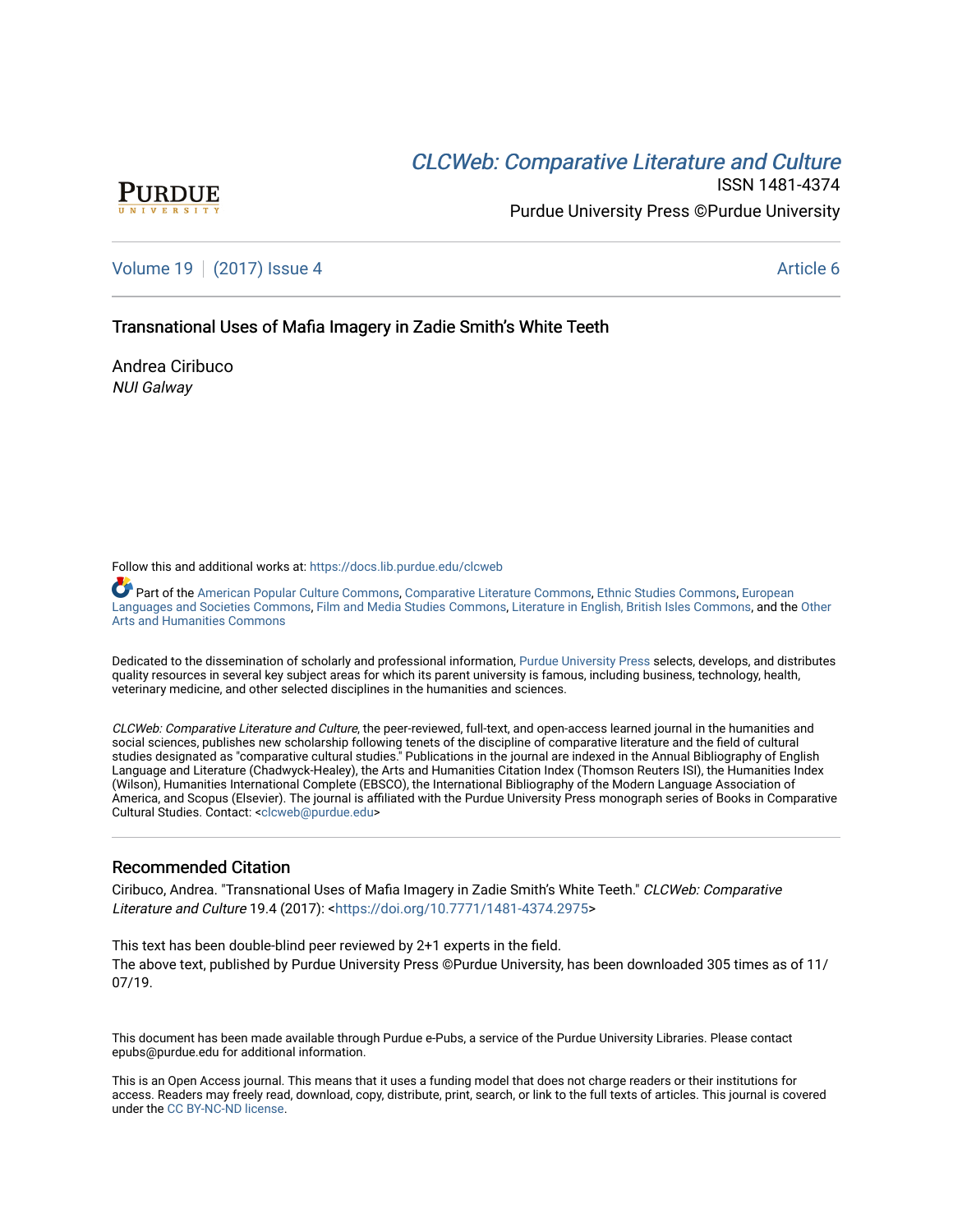**PURDUE** UNIVERSITY PRESS <[http://www.thepress.purdue.edu>](http://www.thepress.purdue.edu/)

# *CLCWeb: Comparative Literature and Culture*

ISSN 1481-4374 [<http://docs.lib.purdue.edu/clcweb>](http://docs.lib.purdue.edu/clcweb) Purdue University Press **©**Purdue University

*CLCWeb: Comparative Literature and Culture*, the peer-reviewed, full-text, and open-access learned journal in the humanities and social sciences, publishes new scholarship following tenets of the discipline of comparative literature and the field of cultural studies designated as "comparative cultural studies." In addition to the publication of articles, the journal publishes review articles of scholarly books and publishes research material in its *Library Series.* Publications in the journal are indexed in the Annual Bibliography of English Language and Literature (Chadwyck-Healey), the Arts and Humanities Citation Index (Thomson Reuters ISI), the Humanities Index (Wilson), Humanities International Complete (EBSCO), the International Bibliography of the Modern Language Association of America, and Scopus (Elsevier). The journal is affiliated with the Purdue University Press monog-raph series of Books in Comparative Cultural Studies. Contact: [<clcweb@purdue.edu>](mailto:clcweb@purdue.edu)

### **Volume 20 Issue 4 (December 2017) Article 6 Andrea Ciribuco,**

**"Transnational Uses of Mafia Imagery in Zadie Smith's** *White Teeth***"** <http://docs.lib.purdue.edu/clcweb/vol20/iss4/6>

Contents of *CLCWeb: Comparative Literature and Culture* **20.4 (2017)** [<http://docs.lib.purdue.edu/clcweb/vol20/iss4/>](http://docs.lib.purdue.edu/clcweb/vol20/iss4/)

**Abstract**: In his article "Transnational Uses of Mafia Imagery in Zadie Smith's *White Teeth*" Andrea Ciribuco discusses the literary representation of multiculturalism in Zadie Smith's first novel, *White Teeth* (2000). The novel focuses on multicultural encounters in Great Britain in the second half of the twentieth century. This article focuses on one site for these encounters: the character of Millat Iqbal, who joins a gang of teenagers and subsequently a radical Islamic group in his problematic search for identity and belonging. This search is characterized by Millat's tendency to define himself by reference to well-known pop-cultural Mafia figures, whom he admires. This article argues that, in their attention to Mafia narratives in film and television rather than to actual Italian diaspora, these Mafia references are representative of Smith's portrayal of multicultural space. In establishing this postmodern, ironic connection between Millat and the Mafia, *White Teeth* demonstrates how the de-contextualization and re-contextualization of meaning, made possible by global exchanges and communication, may proceed in unpredictable ways to make sense of different intercultural encounters in a globalized world.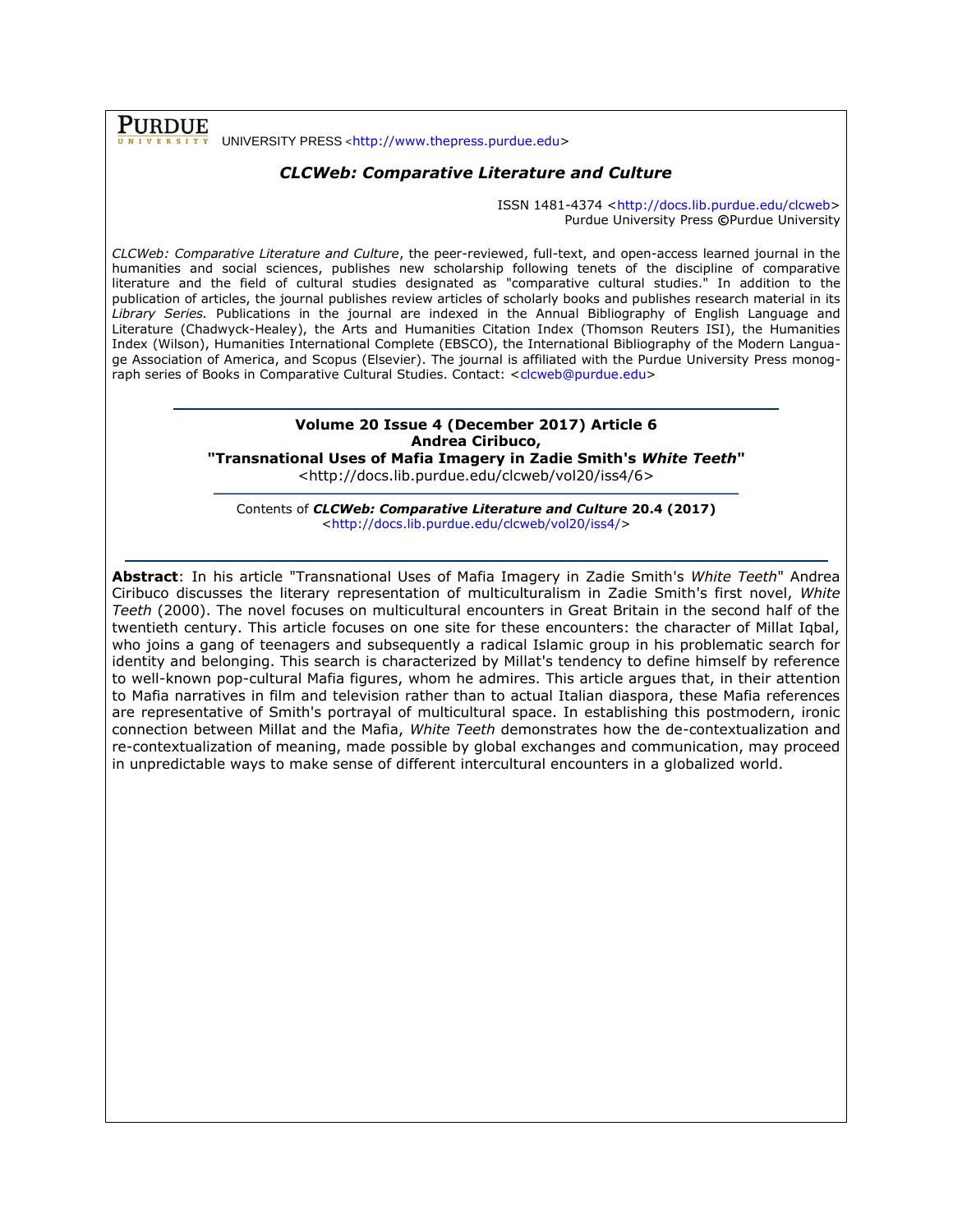## **Andrea CIRIBUCO**

#### **Transnational Uses of Mafia Imagery in Zadie Smith's** *White Teeth*

The novel *White Teeth*, Zadie Smith's 2000 literary debut, covers half a century of history of multiculturalism in Great Britain. The novel starts with Archie Jones and Samad Iqbal, an Englishman and a Bengali, becoming friends during World War II. It then focuses on their families, as Archie marries Clara, a Jamaican woman, and Samad immigrates to London with his much younger bride Alsana. Their children, Irie Jones and the twins Magid and Millat Iqbal, grow up in multicultural London, and experience to various degrees the reality of a multicultural society as a site of conflict as well as creative encounter. Zadie Smith engages with the reality of multicultural exchange, presenting a variety of first- and second- generation migrants, and of strategies that they come up with to deal with displacement and misunderstanding. The novel has been praised for its understanding of cultural hybridity as an increasingly familiar condition in the late-twentieth-century metropolis, and its exploration of the paradoxes this condition involves (Moss, "Everyday Hybridity" 13). The novel's narrator often employs irony and even comedy, coupled with reflections on multiculturalism: the result is a light-hearted narration depicting "the fault lines and limitations of the multicultural ideal" in a reality where "difference does matter and sameness is sometimes violently pursued" (Tancke, "*White Teeth* Reconsidered" 33). In this regard, the evolution of Millat Iqbal is particularly relevant. As the novel progresses, Millat joins a gang of teenagers and then a radical Islamic group in his search for a way to react against the mainstream. But, surprisingly, this development is characterized primarily by reference to fictional depictions of Italian American Mafia in movies such as those by Coppola, Scorsese and De Palma. While it may seem paradoxical at first, the connection between Mafia movies and Millat's violent reaction to the mainstream draws its logic from iterations of Mafia narratives in popular culture in the postmodern world. It may also have roots at a thematic level in the deeper reasons why Mafia movies continue to exert their fascination on different publics, regardless of relevance to the actual context. Ultimately, these references provide an insight to the possibilities inherent in different artistic depictions of multiculturalism and migration, and their ability to reference each other to construct and add to existent meaning.

Cultural hybridity in *White Teeth* is never 'simply' two cultural spaces combining into a "third space," as in Bhabha's fortunate definition (Rutherford, "Interview" 211). This is evident from the range of cultural codes and repositories that are on display in the novel, bringing Asia, Europe and the Caribbean together on a stage where no meaning is taken for granted and every sign may be interpreted differently in its coming into contact with members of other communities. Smith stages the construction of cultural meaning, not as the furthering of an ethnic given, but as a place of negotiation, a tentative process where paradoxes and contradiction pave the way for either surprising agreement or dramatic misunderstanding. Furthermore, *White Teeth* is set in a media-dominated world where popular culture makes cultural elements from distant communities readily available as additional referents. In this view, the novel seems to conform to some of Bhabha's intuitions; not in the sense of "the euphoric claim that the 'third space' between cultures is a wonderful hothouse for unlimited productivity and inventive energy" (Bachmann-Medick, "1+1=3?" 38), but rather in its emphasis on the "third space" as a place where meaning is arbitrarily constructed: "It is only when we understand that all cultural statements and systems are constructed in this contradictory and ambivalent space of enunciation, that we begin to understand why hierarchical claims to the inherent originality or 'purity' of cultures are untenable…" (Bhabha, *Location* 37). In *White Teeth*, characters attempt to escape biological and cultural determinism and to construct their own meaning, but are often drawn back to the seemingly fixed image that society has created for them. The transgressive character of hybridity may "break up cultural formations and trigger off transformation processes which question existing orders and which leave open different ways of contextualization" (Wolf, "Cultural Translation" 77). The paradoxical character of hybridity exposes the fragility of seemingly stable cultural ecosystems, investing geographic and symbolic borders with the power to create meaning, while translation—of words, practices, symbols—becomes a daily operation (Wolf, "Cultural Translation" 78). *White Teeth* shows many examples of such processes, which are explored in all their paradoxical, threatening and liberating qualities through different characters of the novel. One of the most evident and surprisingly fertile examples of Smith's cultural translations is the one linking Millat Iqbal to Mafia imagery. In the course of his process of reaction, re-appropriation and violent re-definition of his ethnic identity, Millat fashions his attacks on British mainstream culture after movies like *The Godfather* and *GoodFellas*, which appear as a thematic undercurrent in the novel. References to this kind of imagery may not occupy a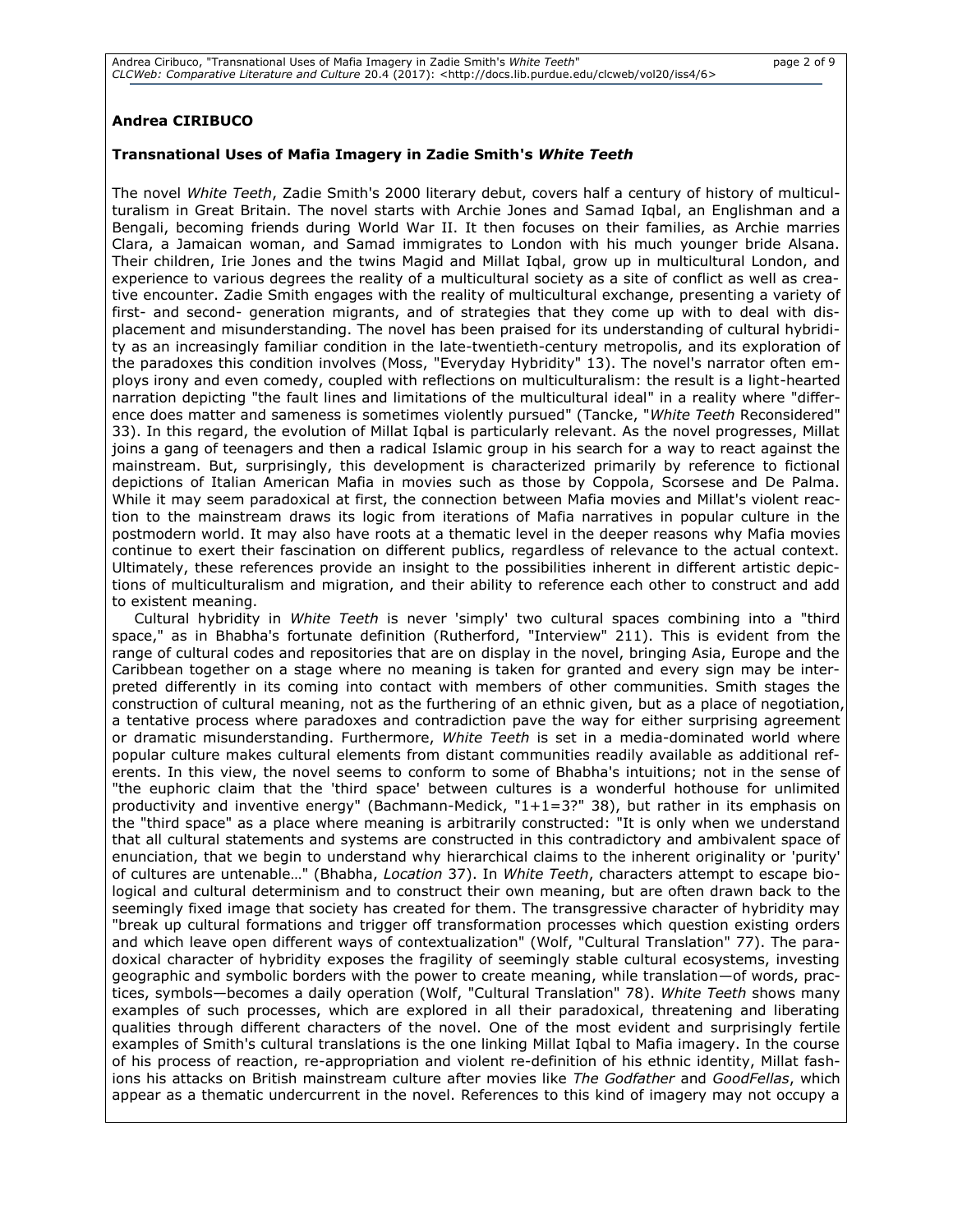big portion of the novel, but Smith always places them in defining moments, in turning points that define Millat's character. In order to make sense of his rebellion, the author makes use of a powerful imagery—a set of symbols from a very different context and with a complex history—that enters a 2000 British novel about multicultural London only after a few passages across time, languages and cultural spaces.

The cultural history of Italian communities in America have unfolded, since the waves of emigration in the late nineteenth century, as a complex interplay of desire, nostalgia, and aspirations within a wide range of personal and community narratives. This history is intertwined with socio-cultural developments in a recently unified (and highly unequal in its North-South divide) Italy, and the immigration debate in the United States at the time. It involves many factors: the massive and mutating presence of Italian cultural signifiers in the communities, the drive towards cultural assimilation (with its threats and opportunities), the uncertainties about the language, the presence of organized crime and responses to stereotyping and discriminations. In this complex and multi-faceted history, Mafia narratives as popularized by cinema and television have since the late twentieth century grown to overshadow many other aspects of Italian America in the realm of artistic representation. The growing familiarity and mythic status of these narratives have corresponded with a progressive detachment from their actual socio-cultural reality. Going beyond the boundaries of the community, they have become the "myth of the mob… both the glory and the curse of Italian American writing" (Viscusi, *Buried Caesars* x).

While Hollywood had started turning Italian mobsters into evil, fascinating villains since the early days of cinema (Casillo, "Representation" 507), after the 1969 publication of Mario Puzo's *The Godfather* (and Francis Ford Coppola's 1972 film adaptation) the debate on Mafia narratives acquired a new problematic dimension inside and outside the community. Puzo and Coppola's works "created an identity crisis for Italian Americans throughout the nation. Antidefamation groups denounced Puzo for creating a bad image of Italians in America; young Italian American boys formed 'Godfather' clubs; and real Mafiosi claimed that Puzo knew what he was writing about" (Gardaphé, *Italian Signs* 89). The rest of the world also took notice of the powerful narrative, fascinating audiences and generating several different readings. Coppola's films, together with other cinematic representations of the mob by directors such as Scorsese and De Palma, continued in the following decades to acquire an international audience, testifying to the ambiguous fascination of the "myth of the mob" and to its increasingly weaker links with the socio-cultural contexts that generated it. Such pervasiveness has been made possible by mass media, and has generated countless references, pastiches, re-readings and parodies in several forms and at various latitudes. The references that Smith makes are one example among many, and yet the connection between Millat Iqbal and the Mafia movies that he compulsively watches are indicative of certain themes that are common to this kind of narrative (discourses of patriarchy, Old World vs. New World, assimilation and reaction to assimilation). In the evolution of Millat's character, the themes explored by Coppola and other directors receive a new and paradoxical iteration. Smith's use of and references to Mafia narratives highlight their pervasiveness as symbols in the postmodern world and explore their themes in the context of pop culture and contemporary fiction.

Millat's father Samad desperately tries through the course of the novel to balance his Bengali and British selves—he is a proud Muslim and a man of science at the same time, a British soldier who claims to be a descendant of the Indian revolutionary Mangal Pande. In 1973 he arrives in England, "a middle-aged man seeking a new life with his twenty-year-old new bride," looking up his old war comrade Archie Jones, "because he was the only man Samad knew on this little island" (Smith, *White Teeth* 12). Proud and well-educated, Samad struggles in his role as a waiter in an Indian restaurant owned by his cousin. He is a product of colonial exploitation in his adherence to English-imposed cultural framework—his English significantly appears to be of a more standard variety than most British characters in the novel. At the same time, he holds on to traditional religious and patriarchal values, to which his wife Alsana often offers common-sense counterpoints. He is on many levels tied to a colonial past that makes him unable to react and find his place in late twentieth-century Great Britain. His twin sons, Magid and Millat, bring Samad's contradictions to the extreme in their multiform adherence and rebellion to their father's tenets and to the social, historical, and cultural processes that brought him to London. Reflecting on patterns of masculinity and ethnic determinism in *White Teeth*  (and the Iqbal males in particular), Gustar remarks: "The need to distinguish themselves due to their sense of impotence is already doomed to repeat their impotence. Caught, as they are, by a sense of emasculation in the context of psychic colonisation, they are prepared, all three, to repeat the sins of the father, to re-enact the same kind of violence, if that is what it takes to be seen as a man" ("Tempest" 336). The Iqbals share with many other characters in the novel a will to escape the dis-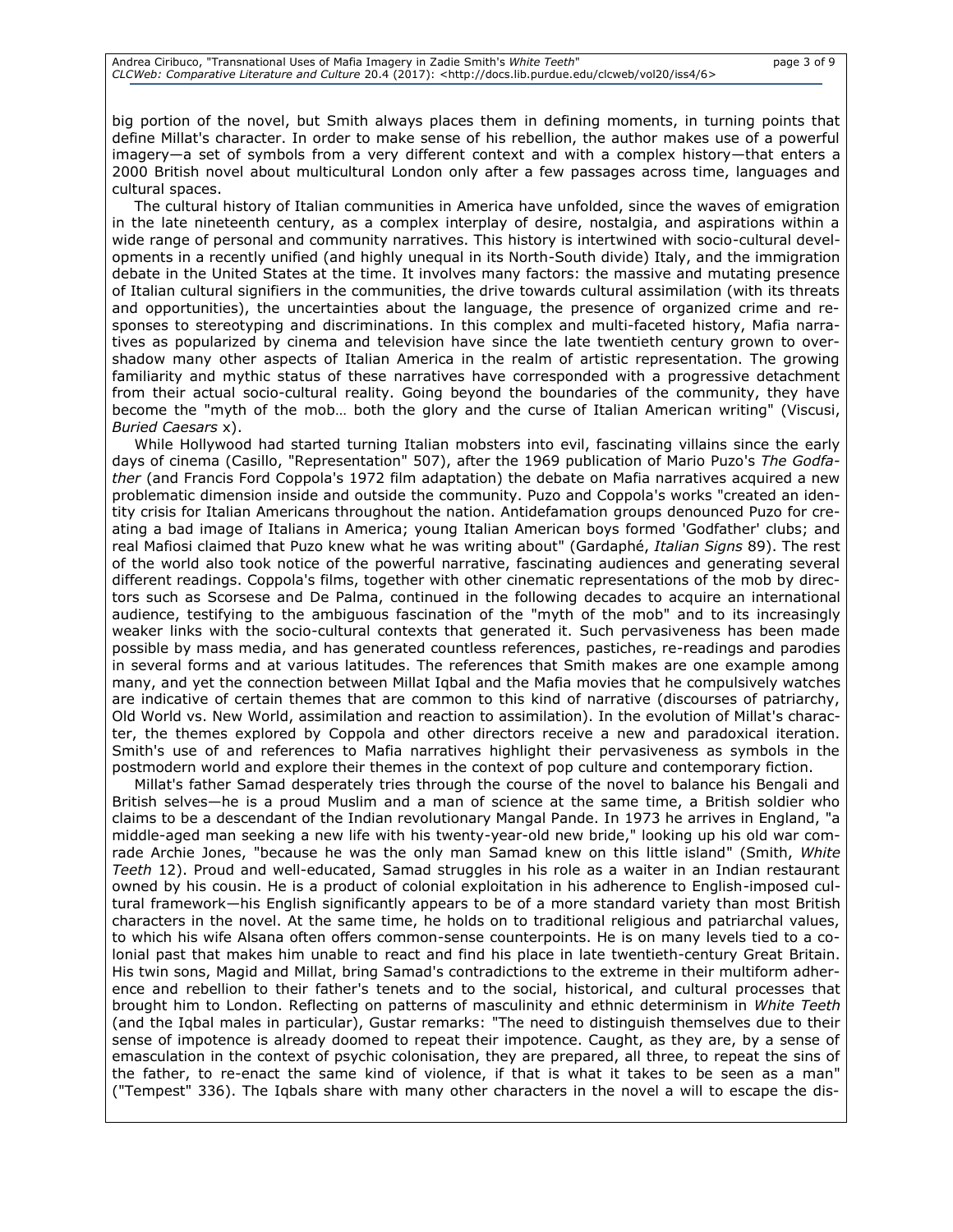| Andrea Ciribuco, "Transnational Uses of Mafia Imagery in Zadie Smith's White Teeth"                                            | page 4 of 9 |
|--------------------------------------------------------------------------------------------------------------------------------|-------------|
| CLCWeb: Comparative Literature and Culture 20.4 (2017): <http: 6="" clcweb="" docs.lib.purdue.edu="" iss4="" vol20=""></http:> |             |

placement imposed upon their lives by colonialism and migration, only to find out that while cultural meaning may be adapted and rewritten in the third space, the negotiation that follows is difficult.

In this process, there is a polar opposition between the opposing strategies the twins come up with to face the difficulties of cultural negotiation. Magid chooses extreme assimilation to British habits and manners, going as far as desiring a British name. He asks his classmates at school to call him Mark Smith, and a bewildered Samad reacts: "I GIVE YOU A GLORIOUS NAME LIKE MAGID MAHFOOZ MURSHED MUBTASIM IQBAL!... AND YOU WANT TO BE CALLED MARK SMITH!" (Smith 151) For this and other small acts of rebellion, Samad sends Magid back to Bangladesh to learn about his ancestral land and the religion that his father would have him follow as ardently as himself. Disappointingly for Samad, Magid comes back a brilliant young scientist, who will participate in a project of genetic engineering that precipitates the events of the final part of *White Teeth*.

Millat's rebellion against his background and upbringing is somewhat different, following a confused pattern that transforms him from a street thug to a member of a group of young Muslim fundamentalists. The whole process originates in his awareness of the stereotypes projected unto him in England:

He knew that he, Millat, was a Paki no matter where he came from; that he smelled of curry; had no sexual identity; took other people's jobs; or had no job and bummed off the state; or gave all the jobs to his relatives; that he could be a dentist or a shop-owner or a curry-shifter, but not a footballer or a filmmaker; that he should go back to his own country; or stay here and earn his bloody keep; that he worshiped elephants and wore turbans; that no one who looked like Millat, or spoke like Millat, or felt like Millat, was ever on the news unless they had recently been murdered. (232)

Stereotyping is related to failure to engage with the complexity of social reality, as well as codifying power and exclusion in society. It is a process intent on warding off everything that may be perceived as alien and deviant to the norm, by positing the existence of an Other, onto whom meaning is projected: "fantasies of desire, longing, envy and seduction," often with a view to "compensating for some perceived deficiency of cultural identity or estrangement from inherited cultural values" (Pickering, *Stereotyping* 51). Millat perceives such fantasies as attempting to simplify his existence by using labels, easy associations (curry, turbans, elephants) and a crystallization of the social order ("he could be a dentist or a shop-owner or a curry-shifter, but not a footballer or a filmmaker"). Even in liberal Britain, in cosmopolitan London, this process turns him into an Other who, for the sake of cultural stability, needs to fit into a linguistic category so that he may fit into a social category: "stable cultures require things to stay in their appointed place. Symbolic boundaries keep the categories, giving cultures their unique meaning and identity. What unsettles is 'matter out of place'" (Hall, "Spectacle" 236). Millat will precisely become "matter out of place," from the point of view of British society and his parents alike. At the end of this very passage, he participates with a group of friends in the burning of Salman Rushdie's *The Satanic Verses* that took place in Bradford, Yorkshire, on January 14 1989, following claims on the novel's blasphemy.

It is interesting to note that the narrator does not link Millat's participation in the protest to his faith, but to his acknowledgment that "suddenly people like Millat were on every channel and every radio and every newspaper and they were angry," so that he "recognized the anger, thought it recognized him, and grabbed it with both hands" (Smith 232). The matter of recognition is indeed very important: mutual recognition prompts Millat to join the rage of people who "looked like him," and therefore take part in a protest against a book that he admittedly has not read. The issue is representation, the desperate need for a voice, an image and a purpose that would counter the image projected on British Asians by racist stereotypes. In this phase, Millat is not particularly religious; rather, he is the member of a youth gang who are very conscious about their ethnic appearance as performance. Smith identifies Millat's group as belonging to a street culture named Raggastani, speaking "a strange mix of Jamaican patois, Bengali, Gujarati, and English" and wearing flamboyant Nike outfits reminiscent of hip-hop influences (231). Their performance reworks influences from disparate sources, including their Asian backgrounds and Western media: "Allah featured, but more as a collective big brother than a supreme being, a hard-as-fuck *geezer* who would fight in their corner if necessary; kung fu and the works of Bruce Lee were also central to the philosophy; added to this was a smattering of Black Power (as embodied by the album *Fear of a Black Planet*, Public Enemy); but mainly their mission was to put the Invincible back in Indian, the Badaaaass back in Bengali, the P-Funk back in Pakistani" (232). Watts has identified in Millat's speech from this section several influences from Jamaican patois and African American culture. He "performs a racial and linguistic identity that is not his own in order to assert a sense of dominance and to overcome the restrictions imposed upon him by his own Benga-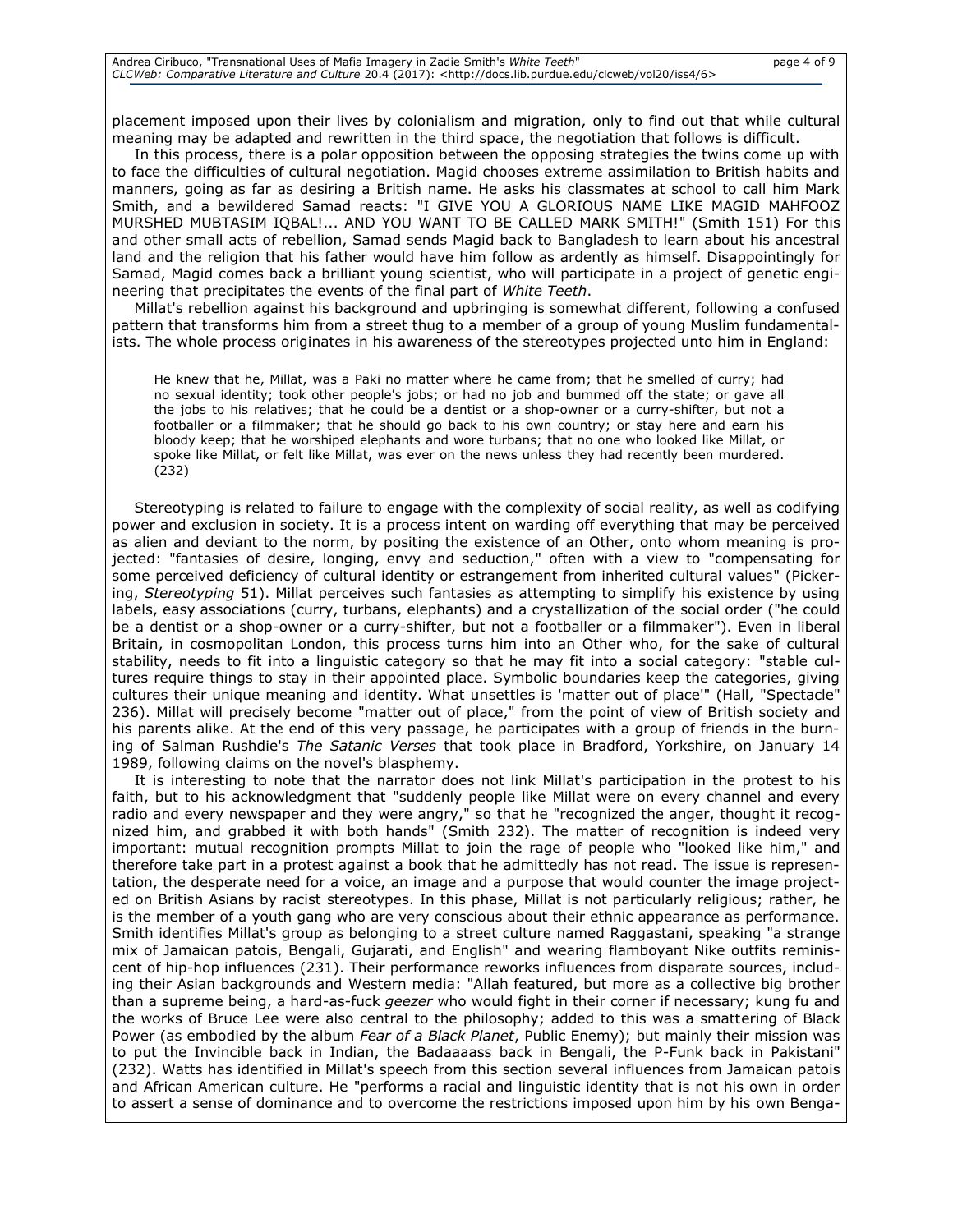li-English identity" and appears "very much aware of his own levels of performativity" (Watts, "Divided People" 856). Millat's linguistic and cultural performance has the objective of avoiding the process that would put him into an appointed place in British society, and it is heavily dependent on a whole array of media—music, TV, cinema—which are made available to him in the 1980s. The author underlines that, to Millat, mass media representations are more real than his own upbringing, by juxtaposing Allah and Bruce Lee. Media representations are then re-used to create a new group identity that would ideally counter the stereotypes imposed by the mainstream and give a "face" to "people like Millat" by using elements that are available in pop culture.

The myth of the mafia is one of the sets of imageries available to Millat through mass media, in the forms of both home video and hip-hop music. Hip-Hop, which Millat includes among his influences, has a long history of employing Mafia imagery as popularised by American cinema (Forman, "Represent" 72). Gangster figures are often used in hip-hop to represent masculinity; the imagery may be "drawn from the real-life gang battles over economic control of drug markets in communities from Los Angeles to Seattle," while "a more polished role-playing of gangsterism is found in hip hop appropriations of mob styles seen in Hollywood movies such as the *Godfather* trilogy" (Perry, *Prophets* 131). Smith's use of ethnic imagery and cultural signifiers is a second- or third-hand one, and yet it underlines one of the most important themes in gangster epics: definitions of manhood and fatherhood. The narrator links Millat's fascination for the Mafia with his search for a definition of masculinity: "Millat really learned about fathers. Godfathers, blood-brothers, pacinodeniros, men in black who looked good, who talked fast, who never waited a (mutherfuckin') table, who had two, fully functioning, gun-toting hands. He learned that you don't need to live under flood, under cyclone, to get a little danger, to be a wise man. You go looking for it. Aged twelve, Millat went out looking for it, and though Willesden Green is no Bronx, no South Central, he found a little, he found enough" (Smith 218). Millat ends up creating his own father figure from a ready-made model of immigrant opposition and masculinity, after Samad's perceived failure to meet his standards of fatherhood. Samad, a frustrated and overeducated waiter in an Indian restaurant, is explicitly compared with the characters played by Al Pacino and Robert De Niro. Their "two, fully functioning, gun-toting hands" are compared to Samad's hands: in fact, his right hand is a paralyzed "broken thing, gray-skinned and unmoving" (12), while with the left, he serves the British customers of the restaurant. Mafia movies depict an eminently maledominated society where power is exerted through honour killing. The Mafia appears to the Western public as a group where "masculinity can be explored, expressed and asserted because it can be positioned as both 'like us' and 'not like us'" (Larke-Walsh, *Screening* 161). It offers safe distance from the contemporary viewer, while at the same time "playing out the contemporary contradictions or difficulties of a society… where masculinity has lost its sense of certainty in its own rightness and immutability" (Larke-Walsh, *Screening* 161). This element appeals to Millat—who instinctively emphasizes the "father" in "Godfather" as a model of assertive, violent masculinity that he could not find in the emasculated Samad. As the narrator puts it towards the end of the novel: "All his life [Millat] wanted a Godfather, and all he got was Samad" (Smith 506).

The Godfather myth comes with its own idea of fatherhood. One of the most successful critical readings of both novel and film sees them as the story of a family's triumph against a hostile world, creating a fiction of the mob as father-son relationship. In the text, "Don Vito Corleone and his sons show us a wide range of the forms that father-son relationships can assume" (Viscusi, *Buried Caesars* 49). The father is a stable centre of power, and the son is highly responsive to the call of blood, standing together with his father against common enemies, until the time comes to replace the father, without Oedipal conflict, but continuing his struggle. Exposed to this highly pervasive myth, Millat fashions himself as a successor to it, translating the myth from its iconic locations (he mentions South Central, the Bronx) to his London neighborhood Willesden Green.

Later in the novel, Millat is approached by a fundamentalist organization based in his neighborhood, the "Keepers of the Eternal and Victorious Islamic Nation." Characters usually refer to the group as KEVIN, acknowledging that they have an "acronym problem"—indeed, Smith presents them as more awkward than evil in her deconstruction of ethnic and religious tensions. The KEVIN member approaching Millat is Hifan, an old friend of his from his Raggastani days who has dropped the flamboyant Nike outfits in favor of a much more sober black suit. Interestingly, Millat is drawn to pay attention to Hifan because of his outfit, but not because of the sobriety that it originally intended to convey: "'Hifan is the don. Look at the suit . . . gangster stylee!' Millat ran a finger down Hifan's lapel, and Hifan, against his better instinct, beamed with pleasure. 'Seriously, Hifan, man, you look wicked. Crisp'" (Smith 294–95). Millat identifies the suit as one of the markers of gangster identification in the cinematic world (Larke-Walsh, *Screening* 70), and therefore gives credit to Hifan as "the don," eventually joining his organisation. Hifan's appearance helps Millat make his decision, although the main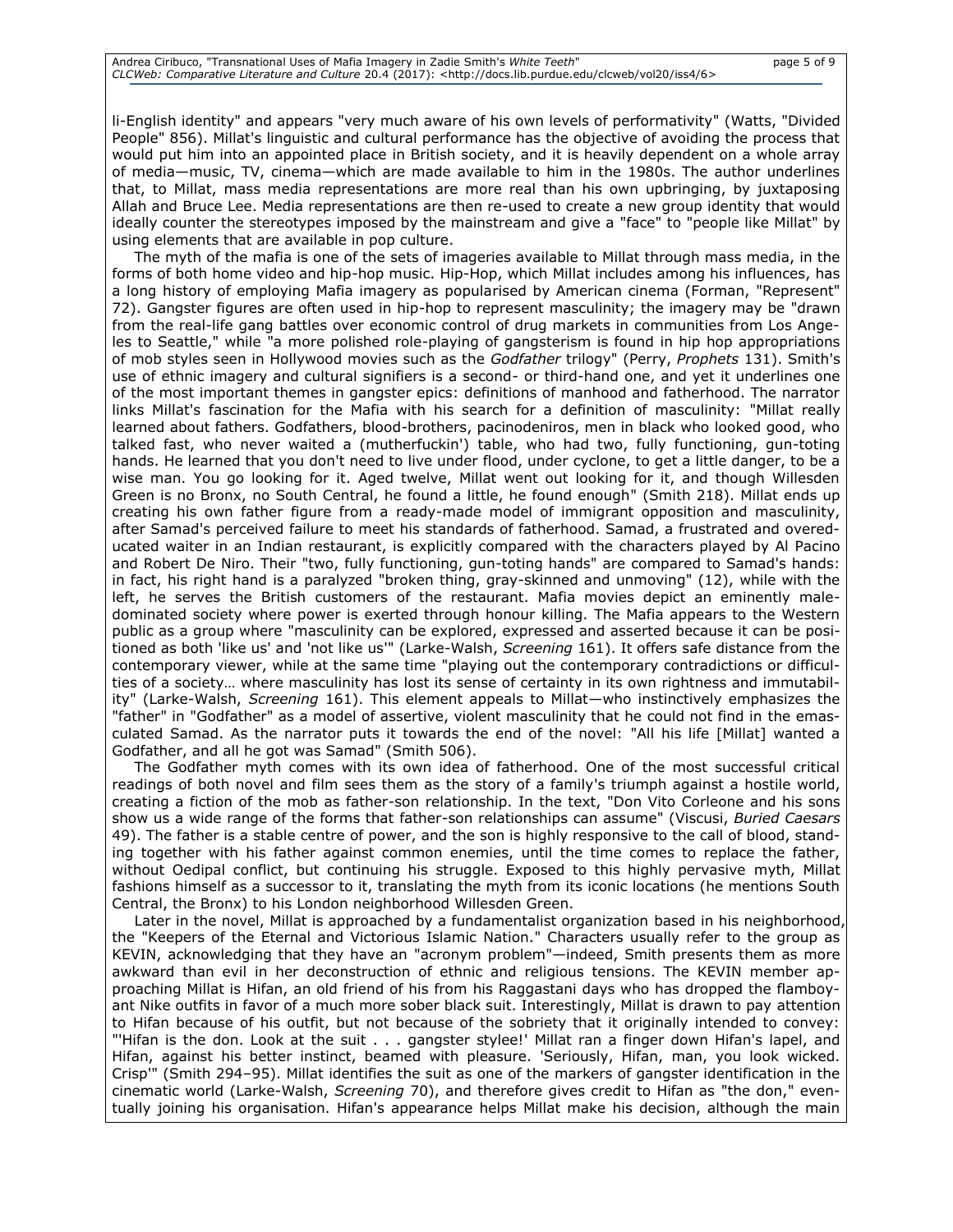reason appears to be group identity: "So: there's a fucking spiritual war going on… About time—we need to make our mark in this bloody country" (Smith 295). Millat's KEVIN membership does not have to do with religion—he does not read the leaflets that other members hand to him—but with ethnic rage, and the need to "make a mark" in Britain. It sums up his uneasiness with racist stereotypes projected onto him and his father, and as a call to action, it seems to redeem Samad's inaction. As a patriarchal fantasy of power and violence, fundamentalism appeals to Millat precisely for the same reasons that Mafia movies appealed to him, and as a result he conflates the two things. He pictures himself as "the first into battle come jihad, cool as fuck in a crisis, a man of action, like Brando, like Pacino, like Liotta" (445). Smith creates for him a synthesis out of contrasting stimuli, in which religion and gangsterism both express a desire for affirming identity in a violent fashion.

Smith refers to the Mafia myth as she understands it to be the triumph of Old World tradition over the New World. In *The Godfather and American Culture* (2002), Messenger lists a series of oppositions, between Old World and American pluralism, which are asserted in *The Godfather*. On one hand, we have a traditionally constrained world, in which good and evil are separate and recognizable: they are, respectively, inside and outside the family. On the other hand, we have a pluralistic world in which the border between good and evil is blurred. In the Old World, Puzo and Coppola present us with a mythic, ritualistic idea of destiny and individual responsibility—which compels everyone to act their own destiny, identified, and burdened by blood ties. "In this vein," Messenger argues, "the liberal pluralist society appears paralyzed by tolerance, forms, and consensus in comparison with the latent fury of Old World fatalism, which suddenly in paroxysms of violence can vanquish its foes like a slumbering beast awakening to feed" (*Godfather* 41). At the beginning of *The Godfather*, a man called Amerigo Bonasera is sitting in front of Don Corleone: as the very first images of the film appear, we hear him say "I believe in America. America's made my fortune, and I raised my daughter in the American fashion" (Coppola, *The Godfather*). As we soon discover, he has come to ask Don Corleone to avenge his daughter, beaten by a group of boys whose sentence was later suspended by a judge. Before granting him the favor, the Don reminds him about the customs of his world, and the reasons why he should trust in his protection rather than the laws of the state ("and if by chance an honest man like yourself should make enemies then they will become my enemies, and then they will fear you"). A version of ancient, pre-immigration morality is enforced in the host country. This affirmation of a mythical Old World that succeeds where America fails is a form of reverse assimilation.

Puzo and Coppola, as Viscusi notes, "addressed the problem of Italian subordination in the United States by constructing a version of the world in which Italian Americans are in charge. Its ideology is Caesarism, even as its reality is criminal marginality" (*Buried Caesars,* 197–98). It is darkly fascinating as it is a violent assimilation, doing away with the discursive quality of multiculturalism and presenting an immigrant environment where monolithic cultures clash with each other and where ancient patriarchal codes of honor are still enforced. One basic element of *The Godfather* is an ancient and visceral attachment to family, but "if the family is to be preserved, assimilation into American culture must be avoided, and this can be done only if the exact opposite happens; that is, if America assimilates into the culture of the Don and his family" (Gardaphé, *Italian Signs* 94). This underlying structure makes the Godfather myth highly translatable and recyclable, so much so that Smith can use it to frame the rebellion of her character. This is the sense of belonging that Millat is looking for. In KEVIN he finds the sense of belonging, order and power that he had seen immigrants have only in movies: that is why he equates being in KEVIN to "being in real-life Mafia" since, he says, "I understand we understand each other" (Smith 371). In that mutual understanding, rigidly coded for what concerns both external appearance and moral behavior, lies what ultimately Millat is looking for. As he reflects on how much of the Islamic lifestyle he wants to embrace, Millat considers breaking up with his girlfriend because he cannot have, with her, the same relationship that he reads about in Muslim propaganda. The sort of comparison that he makes is quite revealing: "But he minded about Karina Cain, because she was his *love,* and his love should be his love and nobody else's. Protected like Liotta's wife in *GoodFellas* or Pacino's sister in *Scarface.* Treated like a princess. Behaving like a princess. In a tower. Covered up" (374). He sees the religious argument for 'covering up' women as compatible with his fascination with Mafia movies within a patriarchal fantasy of 'protection' and control, turning his girlfriend into a "princess" and a mobster's girlfriend at the same time, subjected to the rule and gaze of a single man. Gangsterism and religious fundamentalism, no matter how different from each other in reality, may become two complementary things, once the former is stripped of its original context, turned into a highly-mythicized narrative, and then spread throughout the world for audiences to visualize it in their own ways.

There are obvious contradictions between being a Muslim fundamentalist and an admirer of Mafia movies, nor does everyone in the novel understand how Millat may conflate the two things in his bat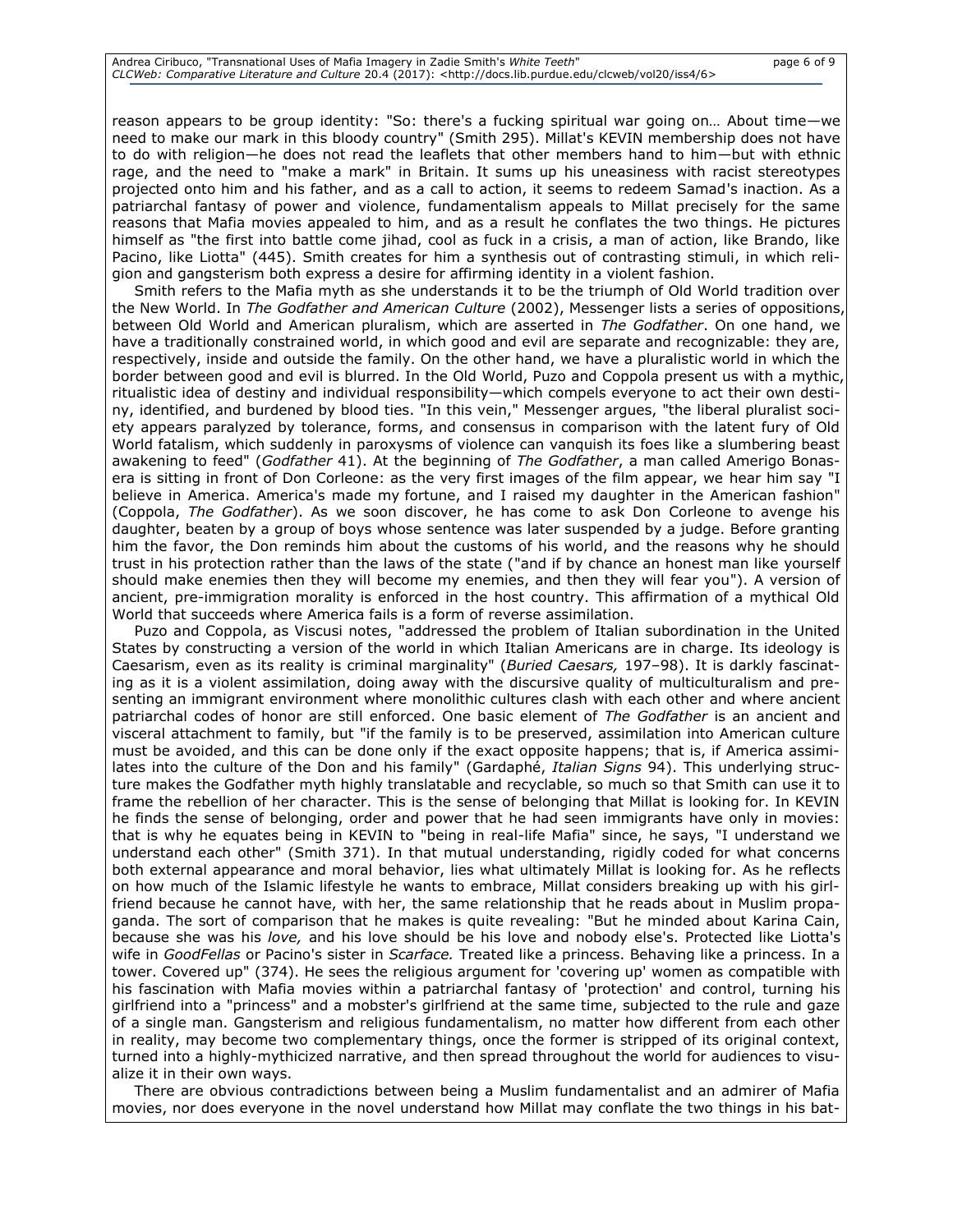tle for masculinity and self-representation. His "brothers" explicitly forbid him to watch gangster movies, considering them to be part of the same American pop culture that distracted Muslim youth from following their values. Millat acknowledges, then, as he fails to conform to the appearance and rites of the fundamentalist ethnicity that he claims to be fighting for, that his militancy is due to anger against the surrounding environment rather than an extreme embracing of his heritage: "Worst of all was the anger inside him. Not the righteous anger of a man of God, but the seething, violent anger of a gangster, a juvenile delinquent, determined to prove himself, determined to run the clan, determined to beat the rest. And if the game was God, if the game was a fight against the West … he was determined to win it" (368). In Millat's mind, the myth of the Mafia is the myth of a lost and violently reconquered identity—and his rebellion is rooted in both the Mafia myth and radical Islam. In an attempt to eliminate his fascination, he changes his viewing habits, tearing up his video rental membership card, and even throws away the family VCR. In the end, he realizes that Mafia imagery surrounds him, and that he is acutely respondent to it: "was it his fault if Channel 4 ran a De Niro season? Could he help it if Tony Bennet's 'Rags to Riches' floated out of a clothes shop and entered his soul?" (368). This is about the pervasiveness of Mafia imagery, as much as the specific power that it can have on Millat in his search for ethnic identity.

Millat progressively becomes aware of the contradictions in his allegiance, as well as the fictional quality of his imaginary. He thinks his "most shameful secret" to be the fact that the opening line of *GoodFellas* forms in his mind whenever he is about to open a door. He claims that the line "As far back as I can remember, I always wanted to be a gangster" presents to him, taking in front of his eyes even the same font that it had "on the movie poster" (368). Millat's attempt to "fix" this proves to be even more revealing, as "[his] mind was a mess and more often than not he'd end up pushing upon the door, head back, shoulders forward, Liotta style, thinking: *As far back as I can remember, I always wanted to be a Muslim.* He knew, in a way, this was worse, but he just couldn't help it" (368–9). Millat, under inescapable cinematic influence, tries to reframe his aspiration for Hollywood-like gangsterism in an Islamic fundamentalist context, by having his embracing of Islam follow the same script as Ray Liotta's Henry Hill. It is important, to this purpose, to note that he rarely refers to the characters with their own names, but uses the actors' names (De Niro, Liotta). As Millat's conscience is formed through confused and contrasting notions of Islam, gangsterhood, Bengali and Western identity, Smith plays with the opposition between reality and media. Millat mimics the rites and customs of Italian American ethnicity as construed by Scorsese or Coppola, without actually having an insight into that form of ethnicity ("he kept a white handkerchief in his top pocket, he always carried dice, even though he had no idea what a crap game actually was…"). This explicitly involves the renunciation of other indicators of his ethnicity in favor of Italian American cultural staples: "he could cook a killer seafood linguine, though a lamb curry was completely beyond him. It was all haraam, he knew that" (369). It is the romanticized enactment of an ethnic identity that exerts his fascination over him, rather than the reality of cultural practice, and he is eventually aware of it. The way in which the author foregrounds it is a comment on the performative aspects of identity as well as the availability of different cultural signifiers in the era of mass media. The novel climaxes exactly on Millat's failed attempt to imitate Michael Corleone, to live up to his assemblage of tradition, anger and pop culture. If a father like Don Vito Corleone requires a son who is able to live his heritage up to the final consequences, the author explicitly works on the rift between a cinematic ideal of the gangster and the novel's reality of late twentieth-century.

Millat's group attempts an attack on a press conference, the presentation of a genetically engineered mouse. Magid had a part in the project, and so Millat chooses to be the one who performs the attack. Millat is hiding, with a gun in his hands, and thinking about Al Pacino as Michael Corleone finding himself in the very same situation. Millat had interpreted his life through fiction until that very moment. The gun had seemed to him familiar, even though he was carrying it for the first time, for having seen so many of them on TV: the narrator comments on this occasion that "there aren't any alien objects and events anymore" (526), since cinema and TV created the possibility for everyone to feel familiarity with every object and context. Yet, this perceived vicinity with the myth proves illusory, as the difference between the myth of the *Godfather* and the (novel's) reality of London is reestablished. Millat felt his fate to be like cinema: both fate and cinema represent in the narrator's opinion "an unstoppable narrative, written, produced and directed by somebody else" (526). Yet, what differentiates Millat from the gangster is the fact that Millat in his post-modern condition cannot live the experience first-hand, since he has already lived it all through fiction, and fiction only. He "never saw action," the narrator remarks shortly afterwards. His only reference is in film, and it is a Michael Corleone who, no matter how many times the viewer "re-winds, freeze-frames and slow-plays" the action, will always "burst out of the men's room and blast the hell out of the two guys at the check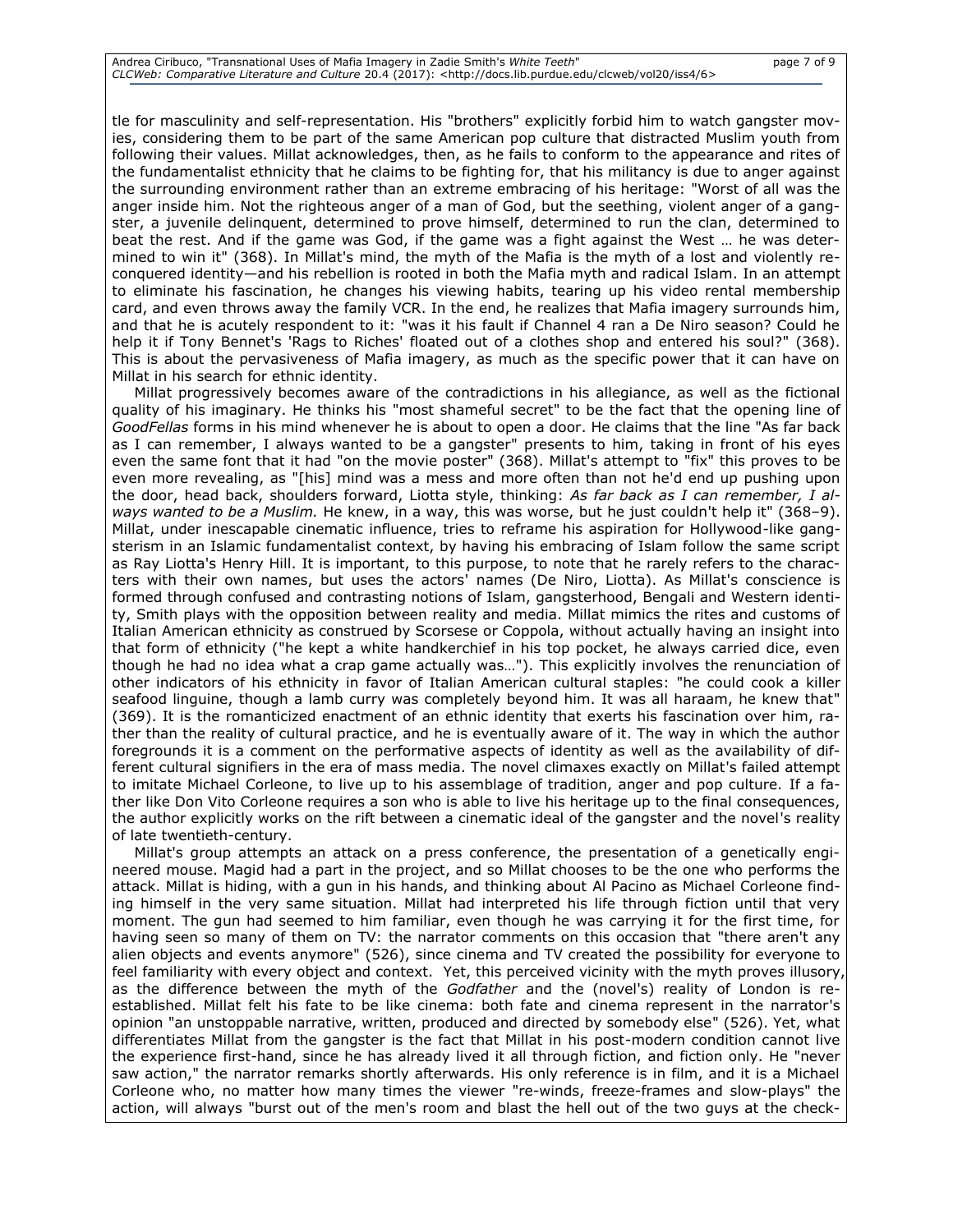ered table." The Corleones' actions have, in both novel and film, the gravitas and inevitability of mythical characters: Mafia is portrayed as "a natural force in the Sicilian world from which Vito Corleone comes, a world he attempts to re-create in his new home in America" (Gardaphé, *Italian Signs* 90). Millat attempts to harness the same kind of force, only to realize that his links to it are purely fictional. He realizes the hard way that Michael Corleone will always live up to his destiny of mythical murderer—"he never does anything else but what he was going to do" (Smith 527). That is, he kills Sollozzo and McCluskey, flees to Sicily and comes back ready to take on the family business. Millat is a more complex character: his author did not intend him to be a myth but the re-elaboration of a myth. He had tried to re-enact his very own version of the war that the Corleones waged on America. Elements from the Mafia myth had shaped him, and fueled him. They proved to be re-usable in his situation but only to a certain extent. *White Teeth* is not like *The Godfather*: its characters do not live their destiny to attain the status of a myth. They are immersed in a context in which the grand narratives, the blood ties and the rituals of the past have relative value; they are constantly re-read and re-written, as cultures come to coexist in spite of their differences. Every cultural translation is an iteration; but, as every translation, it does not simply repeat the source—it alters, misrepresents it by changing its context and adding to its signification.

The scientists' press conference is where all the characters ultimately meet, on New Year's Eve in the year 1999, marking the arrival of the new millennium with their doubts and regrets, hopes and desires. The novel ends as Millat is about to shoot the scientists, and Archie attempts to stand between him and his target: "Millat is reaching like Pande; and Archie has seen TV and he has seen real life and he knows what such a reach means, so he stands. So he moves" (533). While the TV-like nature of the event permeates the characters' perception of it, it is important to note how Millat is linked to his ancestor, the failed revolutionary Mangal Pande—a reference usually associated with Samad in the novel. Millat wants to write his name on Western history, because he is caught in the colonial cycle that has emasculated and depowered his father (Gustar, "Tempest" 341). The Pande reference seems to hint that the force of heritage may always prove too strong, and that Iqbal-led revolutions are always doomed. Yet, the novel's ending as a whole seems to point to a wider conclusion.

*White Teeth* ends on that scene as in a freeze-frame, but the narrator imagines life in the future, at a time the narrator (and author) could not know. In that version of the future, Irie Jones is raising the daughter that she had, possibly from Millat, or from Magid—the narrator is intentionally vague on that point. But Smith does not give in to "the wicked lie, that the past is always tense and the future, perfect" (541)—choosing an open ending with a note of hope. As the example of Millat has shown, *White Teeth* engages with the re-contextualization allowed by cultural translation, but it does not posit the Third Space as a place of infinite and felicitous creation. Rather, it takes into account the distortions, refractions and difficult negotiations that the transfer of meaning entails. In creating the character, Smith performs an operation of cultural translation, and the result is indeed a translation: the meaning it carries across is not unharmed in the process, and its rendition is provisional, and open to different and contradictory readings. The Mafia references are evidently and purposely distorted: they are quite removed from the original narratives, and even more from the original context that gave birth to the fictional representations referenced by Smith. They come from popular culture rather than reality, a product of a globalized system of reference translated into the multicultural contemporary environment. Yet, even if these narratives are used for postmodern parody, it is possible that Smith caught a very deep sense of their more unsettling implications, and their evil fascination both for the Italian community in the United States and for global audiences.

By associating the Mafia with the temptation of radicalism through the figure of Millat, Smith comes up with paradoxical representation grouping together a various range of violent responses to immigrant assimilation. As she shows how Millat's rage against the mainstream is fueled by uncertainties about father figures and the reaction to imposed stereotypes, she also provides him with a catalyst that can explain all these factors simply by evoking myths and symbols. Just as the deep reasons for Millat's anger are the same during his Raggastani phase and his KEVIN phase, the Mafia references provide a constant source of imagery of patriarchal stability, violent affirmation and counterassimilation. Smith also makes very clear that these references are grounded in the fictional world, and have no link with reality—all the more so as Millat finally fails to 'become' Michael Corleone. Yet, the connection is also fertile as, to a contemporary readership, it provides immediate and symbolically powerful access to the mechanics that lead Millat to react violently to the stereotypes projected upon him and attempt to establish and construct a suitable identity. In a novel that problematizes multiculturalism through postmodern irony, the connection between Millat and the Mafia is an example of how the de-contextualization and re-contextualization of meaning proceeds in unpredictable ways as different cultural frameworks are conjured in the text, but at the same time establishes patterns which